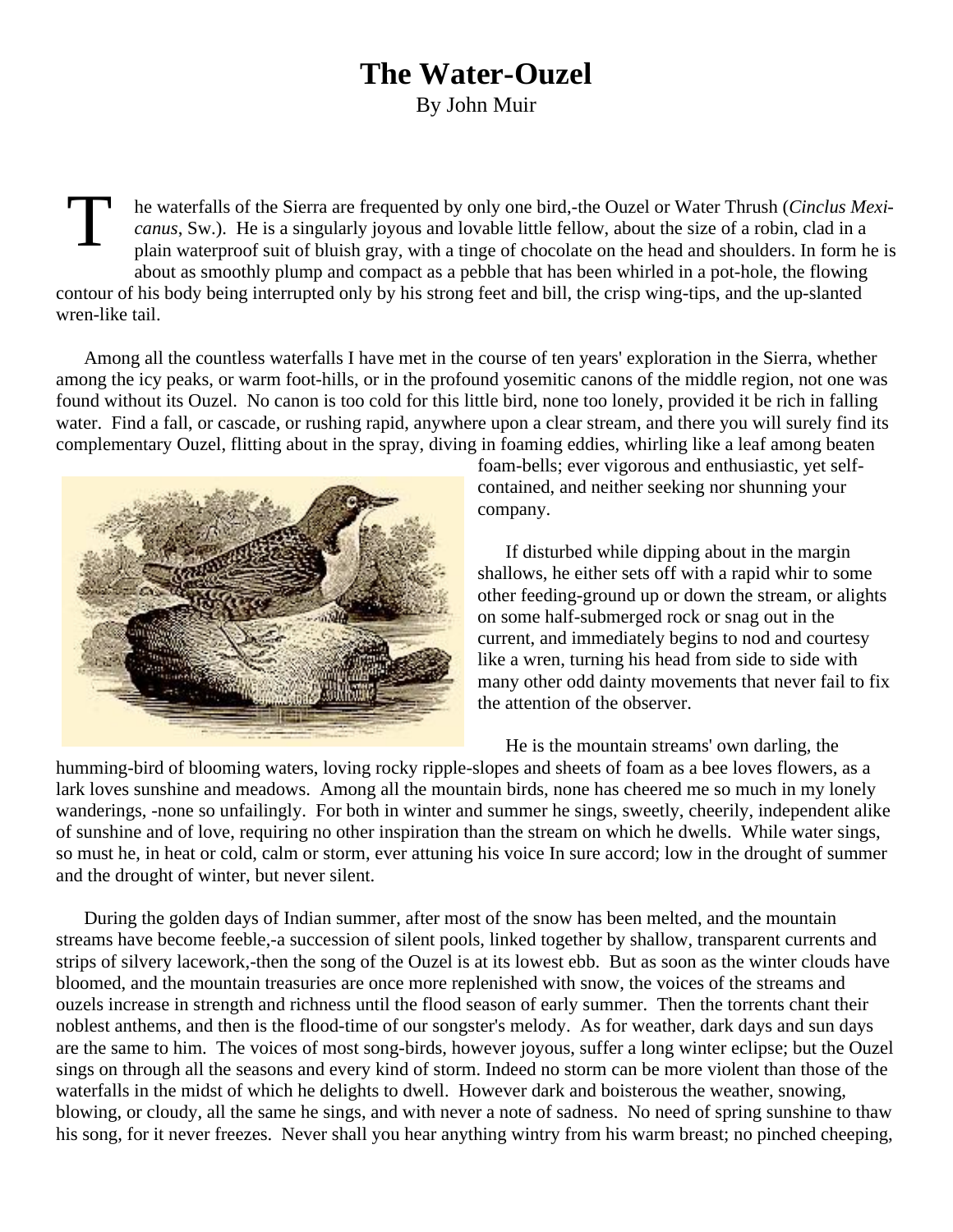no wavering notes between sorrow and joy; his mellow, fluty voice is ever tuned to downright gladness, as free from dejection as cock-crowing.

It is pitiful to see wee frost-pinched sparrows on cold mornings in the mountain groves shaking the snow from their feathers, and hopping about as if anxious to be cheery, then hastening back to their hidings out of the wind, puffing out their breast-feathers over their toes, and subsiding among the leaves, cold and breakfastless, while the snow continues to fall, and there is no sign of clearing. But the Ouzel never calls forth a single touch of pity; not because he is strong to endure, but rather because he seems to live a charmed life beyond the reach of every influence that makes endurance necessary.

One wild winter morning, when Yosemite Valley was swept its length from west to east by a cordial snowstorm, I sallied forth to see what I might learn and enjoy. A sort of gray, gloaming-like darkness filled the valley, the huge walls were out of sight, all ordinary sounds were smothered, and even the loudest booming of the falls was at times buried beneath the roar of the heavy-laden blast. The loose snow was already over five feet deep on the meadows, making extended walks impossible without the aid of snow-shoes. I found no great difficulty, however, in making my way to a certain ripple on the river where one of my ouzels lived. He was at home, busily gleaning his breakfast among the pebbles of a shallow portion of the margin, apparently unaware of anything extraordinary in the weather. Presently he flew out to a stone against which the icy current was beating, and turning his back to the wind, sang as delightfully as a lark in springtime.

After spending an hour or two with my favorite, I made my way across the valley, boring and wallowing through the drifts, to learn as definitely as possible how the other birds were spending their time. The Yosemite birds are easily found during the winter because all of them excepting the Ouzel are restricted to the sunny north side of the valley, the south side being constantly eclipsed by the great frosty shadow of the wall. And because the Indian Canon groves, from their peculiar exposure, are the warmest, the birds congregate there, more especially in severe weather.

I found most of the robins cowering on the lee side of the larger branches where the snow could not fall upon them, while two or three of the more enterprising were making desperate efforts to reach the mistletoe berries by clinging nervously to the under side of the snow-crowned masses, back downward, like woodpeckers. Every now and then they would dislodge some of the loose fringes of the snow-crown, which would come sifting down on them and send them screaming back to camp, where they would subside among their companions with a shiver, muttering in low, querulous chatter like hungry children.

Some of the sparrows were busy at the feet of the larger trees gleaning seeds and benumbed insects, joined now and then by a robin weary of his unsuccessful attempts upon the snow-covered berries. The brave woodpeckers were clinging to the snowless sides of the larger boles and overarching branches of the camp trees, making short flights from side to side of the grove, pecking now and then at the acorns they had stored in the bark, and chattering aimlessly as if unable to keep still, yet evidently putting in the time in a very dull way, like storm-bound travelers at a country tavern. The hardy nut-hatches were threading the open furrows of the trunks in their usual industrious manner, and uttering their quaint notes, evidently less distressed than their neighbors. The Steller jays were of course making more noisy stir than all the other birds combined; ever coming and going with loud bluster, screaming as if each had a lump of melting sludge in his throat, and taking good care to improve the favorable opportunity afforded by the storm to steal from the acorn stores of the woodpeckers. I also noticed one solitary gray eagle braving the storm on the top of a tall pine-stump just outside the main grove. He was standing bolt upright with his back to the wind, a tuft of snow piled on his square shoulders, a monument of passive endurance. Thus every snowbound bird seemed more or less uncomfortable if not in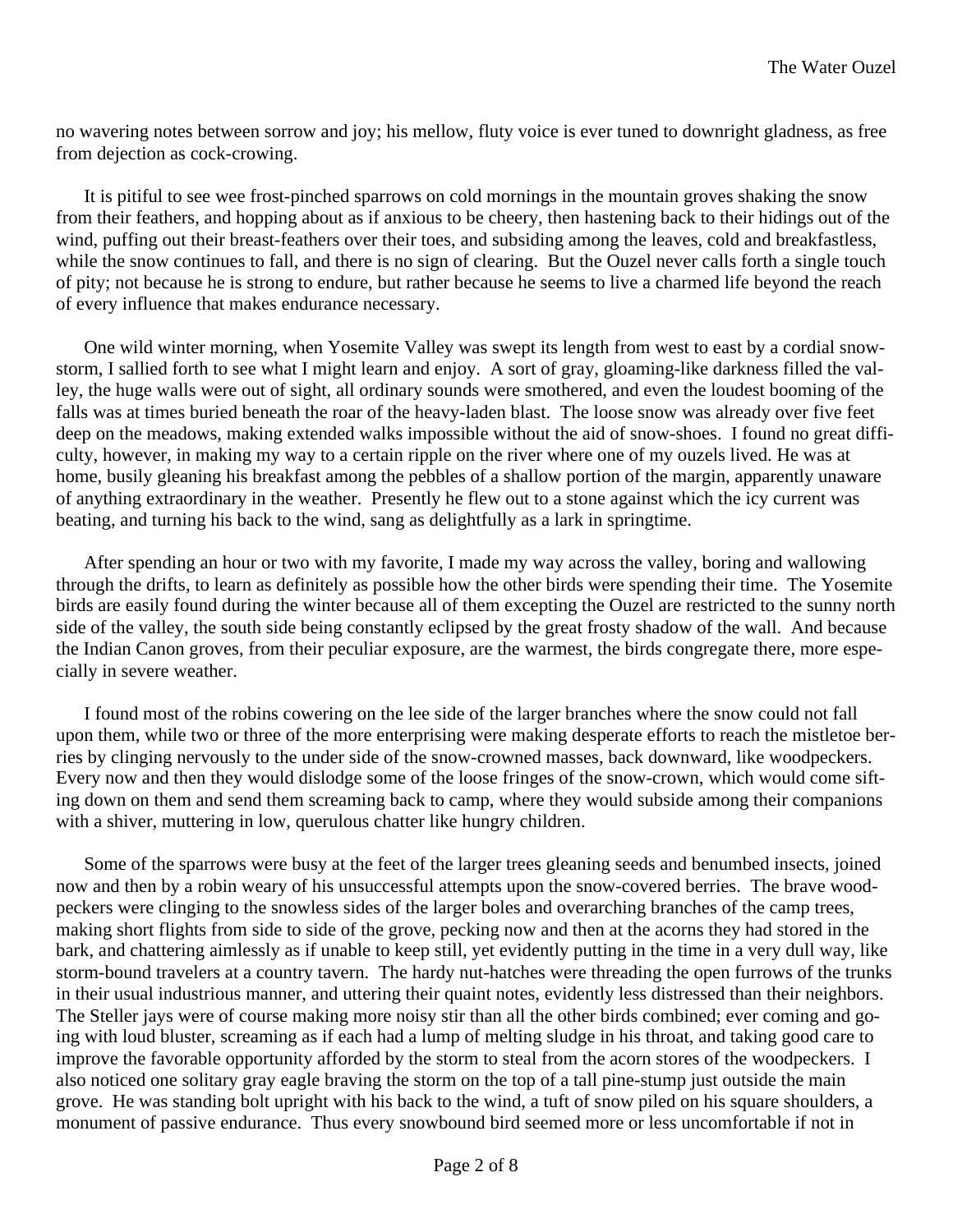positive distress. The storm was reflected in every gesture, and not one cheerful note, not to say song, came from a single bill; their cowering, joyless endurance offering a striking contrast to the spontaneous, irrepressible gladness of the Ouzel, who could no more help exhaling sweet song than a rose sweet fragrance. He must sing though the heavens fall. I remember noticing the distress of a pair of robins during the violent earthquake of the year 1872, when the pines of the Valley, with strange movements, flapped and waved their branches, and beetling rock-brows came thundering down to the meadows in tremendous avalanches. It did not occur to me in the midst of the excitement of other observations to look for the ouzels, but I doubt not they were singing straight on through it all, regarding the terrible rock-thunder as fearlessly as they do the booming of the waterfalls.

What may be regarded as the separate songs of the Ouzel are exceedingly difficult of description, because they are so variable and at the same time so confluent. Though I have been acquainted with my favorite ten years, and during most of this time have heard him sing nearly every day, I still detect notes and strains that seem new to me. Nearly all of his music is sweet and tender, lapsing from his round breast like water over the smooth lip of a pool, then breaking farther on into a sparkling foam of melodious notes, which glow with subdued enthusiasm, yet without expressing much of the strong, gushing ecstasy of the bobolink or skylark.

The more striking strains are perfect arabesques of melody, composed of a few full, round, mellow notes, embroidered with delicate trills which fade and melt in long slender cadences. In a general way his music is that of the streams refined and spiritualized. The deep booming notes of the falls are in it, the trills of rapids, the gurgling of margin eddies, the low whispering of level reaches, and the sweet tinkle of separate drops oozing from the ends of mosses and falling into tranquil pools.

The Ouzel never sings in chorus with other birds, nor with his kind, but only with the streams. And like flowers that bloom beneath the surface of the ground, some of our favorite's best song-blossoms never rise above the surface of the heavier music of the water. I have often observed him singing in the midst of beaten spray, his music completely buried beneath the water's roar; yet I knew he was surely singing by his gestures and the movements of his bill.

His food, as far as I have noticed, consists of all kinds of water insects, which in summer are chiefly procured along shallow margins. Here he wades about ducking his head under water and deftly turning over pebbles and fallen leaves with his bill, seldom choosing to go into deep water where he has to use his wings in diving.

He seems to be especially fond of the larvae of mosquitos, found in abundance attached to the bottom of smooth rock channels where the current is shallow. When feeding in such places he wades up-stream, and often while his head is under water the swift current is deflected upward along the glossy curves of his neck and shoulders, in the form of a clear, crystalline shell, which fairly incloses him like a bell-glass, the shell being broken and re-formed as he lifts and dips his head; while ever and anon he sidles out to where the too powerful current carries him off his feet; then he dexterously rises on the wing and goes gleaning again in shallower places.

But during the winter, when the stream-banks are embossed in snow, and the streams themselves are chilled nearly to the freezing-point, so that the snow falling into them in stormy weather is not wholly dissolved, but forms a thin, blue sludge, thus rendering the current opaque-then he seeks the deeper portions of the main rivers, where he may dive to clear water beneath the sludge. Or he repairs to some open lake or millpond, at the bottom of which he feeds in safety.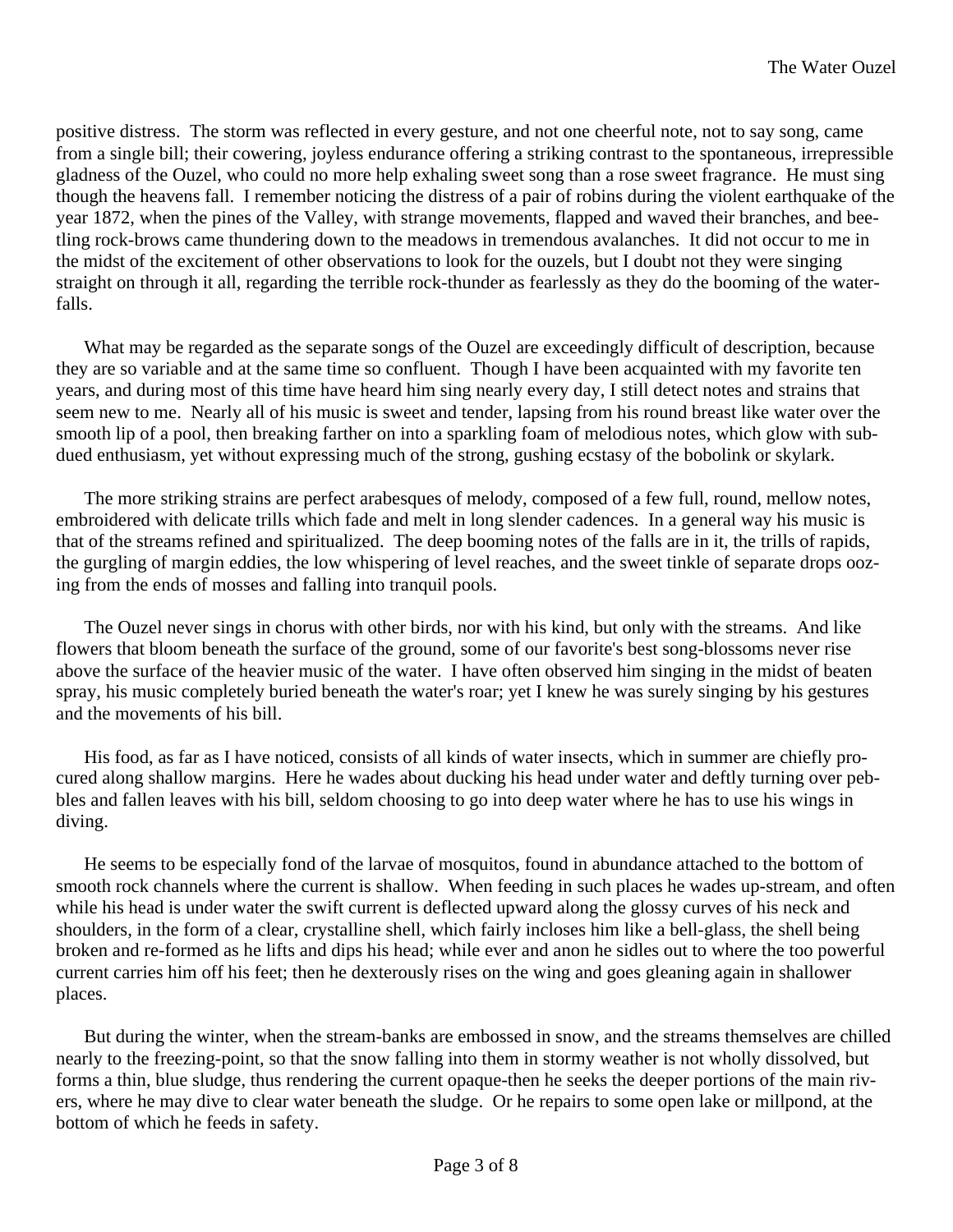When thus compelled to betake himself to a lake, he does not plunge into it at once like a duck, but always alights in the first place upon some rock or fallen pine along the shore. Then flying out thirty or forty yards, more or less, according to the character of the bottom, be alights with a dainty glint on the surface, swims about, looks down, finally makes up his mind, and disappears with a sharp stroke of his wings. After feeding for two or three minutes he suddenly reappears, showers the water from his wings with one vigorous shake, and rises abruptly into the air as if pushed up from beneath, comes back to his perch, sings a few minutes, and goes out to dive again; thus coming and going, singing and diving at the same place for hours.

The Ouzel is usually found singly; rarely in pairs, excepting during the breeding season, and very rarely in threes or fours. I once observed three thus spending a winter morning in company, upon a small glacier lake, on the Upper Merced, about 7500 feet above the level of the sea. A storm had occurred during the night, but the morning sun shone unclouded, and the shadowy lake, gleaming darkly in its setting of fresh snow, lay smooth and motionless as a mirror. My camp chanced to be within a few feet of the water's edge, opposite a fallen pine, some of the branches of which leaned out over the lake. Here my three dearly welcome visitors took up their station, and at once began to embroider the frosty air with their delicious melody, doubly delightful to me that particular morning, as I had been somewhat apprehensive of danger in breaking my way down through the snow-choked canons to the lowlands.

The portion of the lake bottom selected for a feeding ground lies at a depth of fifteen or twenty feet below the surface, and is covered with a short growth of algae and other aquatic plants, -facts I had previously determined while sailing over it on a raft. After alighting on the glassy surface, they occasionally indulged in a little play, chasing one another round about in small circles; then all three would suddenly dive together, and then come ashore and sing.

The Ouzel seldom swims more than a few yards on



the surface, for, not being web-footed, he makes rather slow progress, but by means of his strong, crisp wings he swims, or rather flies, with celerity under the surface, often to considerable distances. But it is in withstanding the force of heavy rapids that his strength of wing in this respect is most strikingly manifested. The following may be regarded as a fair illustration of his power of sub-aquatic flight. One stormy morning in winter when the Merced River was blue and green with unmelted snow, I observed one of my ouzels perched on a snag out in the midst of a swift-rushing rapid, singing cheerily, as if everything was just to his mind; and while I stood on the bank admiring him, he suddenly plunged into the sludgy current, leaving his song abruptly broken off. After feeding a minute or two at the bottom, and when one would suppose that he must inevitably be swept far down-stream, he emerged just where he went down, alighted on the same snag, showered the water-beads from his feathers, and continued his unfinished song, seemingly in tranquil ease as if it had suffered no interruption.

The Ouzel alone of all birds dares to enter a white torrent. And though strictly terrestrial in structure, no other is so inseparably related to water, not even the duck, or the bold ocean albatross, or the stormy-petrel. For ducks go ashore as soon as they finish feeding in undisturbed places, and very often make long flights overland from lake to lake or field to field. The same is true of most other aquatic birds. But the Ouzel, born on the brink of a stream, or on a snag or boulder in the midst of it, seldom leaves it for a single moment. For, notwith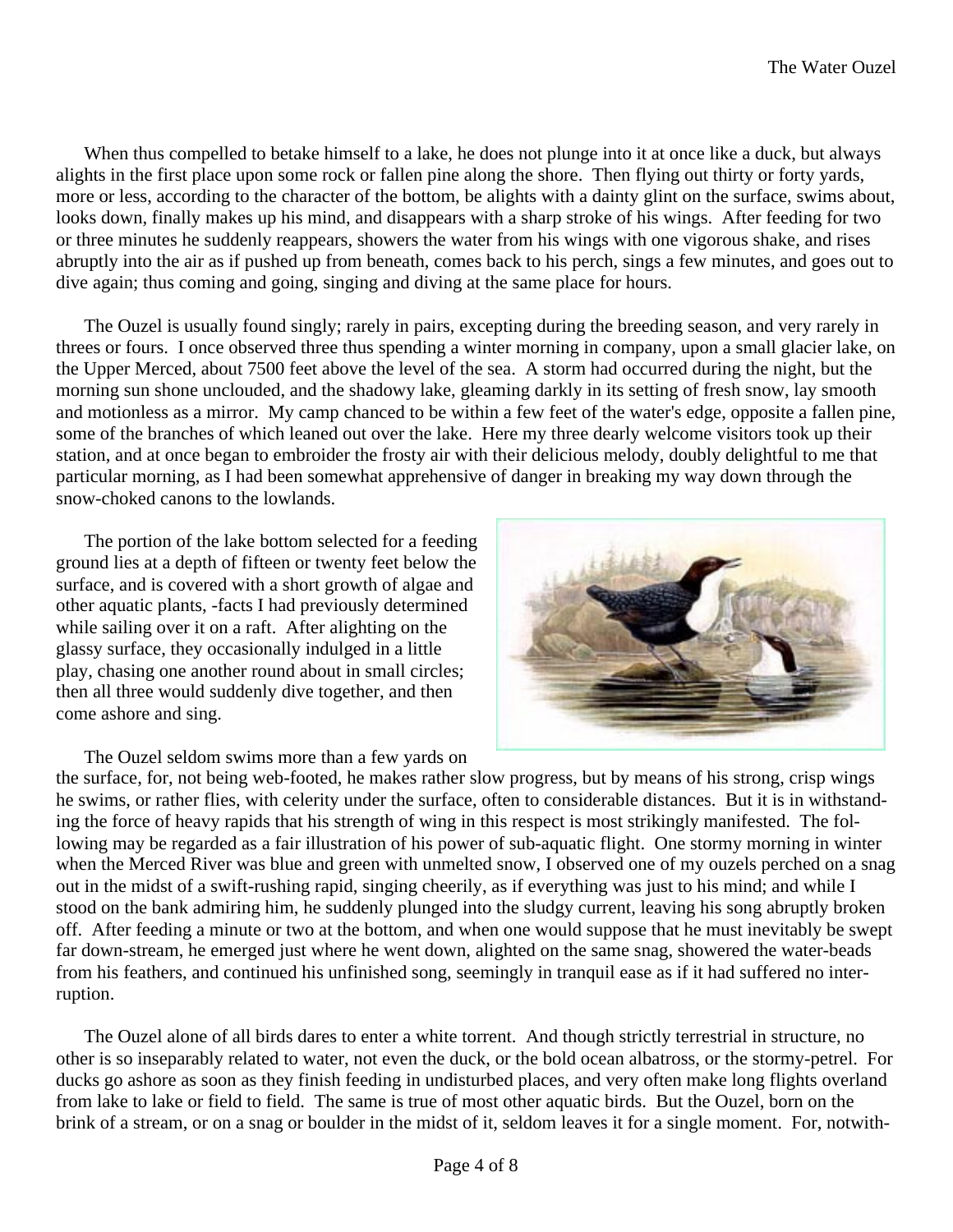standing he is often on the wing, he never flies overland, but whirs with rapid, quail-like beat above the stream, tracing all its windings. Even when the stream is quite small, say from five to ten feet wide, he-seldom shortens his flight by crossing a bend, however abrupt it may be; and even when disturbed by meeting some one on the bank, he prefers to fly over one's head, to dodging out over the ground. When, therefore, his flight along a crooked stream is viewed endwise, it appears most strikingly wavered-a description on the air of every curve with lightning-like rapidity.

The vertical curves and angles of the most precipitous torrents he traces with the same rigid fidelity, swooping down the inclines of cascades, dropping sheer over dizzy falls amid the spray, and ascending with the same fearlessness and ease, seldom seeking to lessen the steepness of the acclivity by beginning to ascend before reaching the base of the fall. No matter though it may be several hundred feet in height he holds straight on, as if about to dash headlong into the throng of booming rockets, then darts abruptly upward, and, after alighting at the top of the precipice to rest a moment, proceeds to feed and sing. His flight is solid and impetuous, without any intermission of wing-beats,-one homogeneous buzz like that of a laden bee on its way home. And while thus buzzing freely from fall to fall, he is frequently heard giving utterance to a long outdrawn train of unmodulated notes, in no way connected with his song, but corresponding closely with his flight in sustained vigor.

Were the flights of all the ouzels in the Sierra traced on a chart, they would indicate the direction of the flow of the entire system of ancient glaciers, from about the period of the breaking up of the ice-sheet until near the close of the glacial winter; because the streams which the ouzels so rigidly follow are, with the unimportant exceptions of a few side tributaries, all flowing channels eroded for them out of the solid flank of the range by the vanished glaciers,-the streams tracing the ancient glaciers, the ouzels tracing the streams. Nor do we find so complete compliance to glacial conditions in the life of any other mountain bird, or animal of any kind. Bears frequently accept the pathways laid down by glaciers as the easiest to travel; but they often leave them and cross over from canon to canon. So also, most of the birds trace the moraines to some extent, because the forests are growing on them. But they wander far, crossing the canons from grove to grove, and draw exceedingly angular and complicated courses.

The Ouzel's nest is one of the most extraordinary pieces of bird architecture I ever saw, odd and novel in design, perfectly fresh and beautiful, and in every way worthy of the genius of the little builder. It is about a foot in diameter, round and bossy in outline, with a neatly arched opening near the bottom, somewhat like an oldfashioned brick oven, or Hottentot's hut. It is built almost exclusively of green and yellow mosses, chiefly the beautiful fronded hypnum that covers the rocks and old drift-logs in the vicinity of waterfalls. These are deftly interwoven, and felted together into a charming little hut; and so situated that many of the outer mosses continue to flourish as if they had not been plucked. A few fine, silky-stemmed grasses are occasionally found interwoven with the mosses, but, with the exception of a thin layer lining the floor, their presence seems accidental, as they are of a species found growing with the mosses and are probably plucked with them. The site chosen for this curious mansion is usually some little rock-shelf within reach of the lighter particles of the spray of a waterfall, so that its walls are kept green and growing, at least during the time of high water.

No harsh lines are presented by any portion of the nest as seen in place, but when removed from its shelf, the back and bottom, and sometimes a portion of the top, is found quite sharply angular, because it is made to conform to the surface of the rock upon which and against which it is built, the little architect always taking advantage of slight crevices and protuberances that may chance to offer, to render his structure stable by means of a kind of gripping and dovetailing.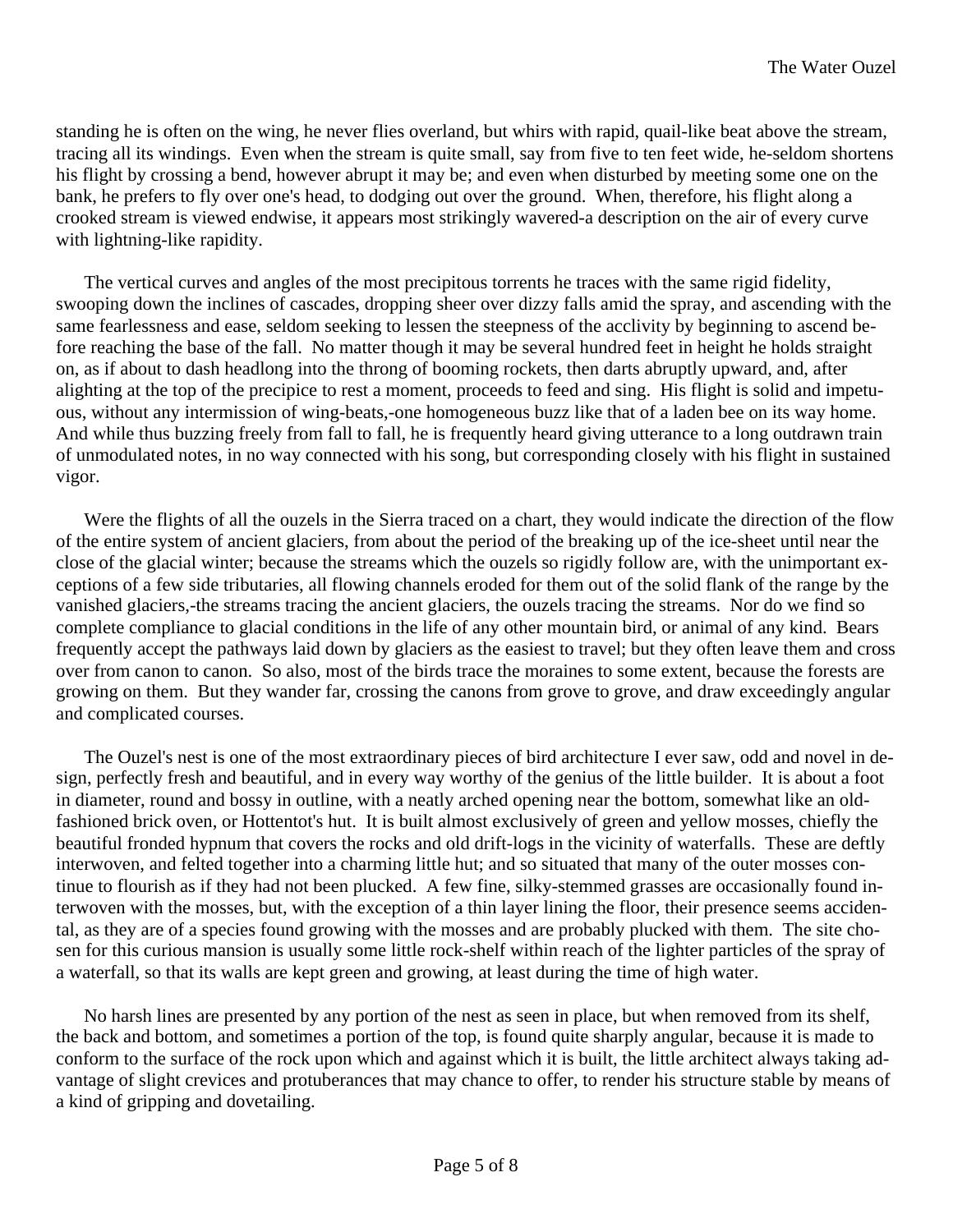In choosing a building-spot, concealment does not seem to be taken into consideration; yet notwithstanding the nest is large and guilelessly exposed to view, it is far from being easily detected, chiefly because it swells forward like any other bulging moss-cushion growing naturally in such situations. This is more especially the case where the nest is kept fresh by being well sprinkled. Sometimes these romantic little buts have their beauty enhanced by rock-ferns and grasses that spring up around the mossy walls, or in front of the door-sill, dripping with crystal beads.

Furthermore, at certain hours of the day, when the sunshine is poured down at the required angle, the whole mass of the spray enveloping the fairy establishment is brilliantly irised; and it is through so glorious a rainbow atmosphere as this that some of our blessed ouzels obtain their first peep at the world.

Ouzels seem so completely part and parcel of the streams they inhabit, they scarce suggest any other origin than the streams themselves; and one might almost be pardoned in fancying they come direct from the living waters, like flowers from the ground. At least, from whatever cause, it never occurred to me to look for their nests until more than a year after I had made the acquaintance of the birds themselves, although I found one the very day on which I began the search. In making my way from Yosemite to the glaciers at the heads of the Merced and Tuolumne rivers. I camped in a particularly wild and romantic portion of the Nevada canon where in previous excursions I had never failed to enjoy the company of my favorites, who were attracted here, no doubt, by the safe nesting-places in the shelving rocks, and by the abundance of food and falling water. The river, for miles above and below, consists of a suecession of small falls from ten to sixty feet in height, connected by flat, plume-like cascades that go flashing from fall to fall, free and almost channelless, over waving folds of glacier-polished granite.

On the south side of one of the falls, that portion of the precipice which is bathed by the spray presents a series of little shelves and tablets caused by the development of planes of cleavage in the granite, and by the consequent fall of masses through the action of the water. "Now here," said 1, "of all places, is the most charming spot for an Ouzels nest." Then carefully scanning the fretted face of the precipice through the spray, I at length noticed a yellowish moss-cushion, growing on the edge of a level tablet within five or six feet of the outer folds of the fall. But apart from the fact of its being situated where one acquainted with the lives of ouzels would fancy an Ouzel's nest ought to be, there was nothing in its appearance visible at first sight, to distinguish it from other bosses of rock-moss similarly situated with reference to perennial spray; and it was not until I bad scrutinized it again and again, and bad removed my shoes and stockings and crept along the face of the rock within eight or ten feet of it, that I could decide certainly whether it was a nest or a natural growth.

In these moss buts three or four eggs are laid, white like foam-bubbles; and well may the little birds hatched from them sing water songs, for they bear them all their lives, and even before they are born.

I have often observed the young just out of the nest making their odd gestures, and seeming in every way as much at home as their experienced parents, like young bees on their first excursions to the flower fields. No amount of familiarity with people and their ways seems to change them in the least. To all appearance their behavior is just the same on seeing a man for the first time, as when they have seen him frequently.

On the lower reaches of the rivers where mills are built, they sing on through the din of the machinery, and all the noisy confusion of dogs, cattle, and workmen. On one occasion, while a wood-chopper was at work on the river-bank, I observed one cheerily singing within reach of the flying chips. Nor does any kind of unwonted disturbance put him in bad humor, or frighten him out of calm self-possession. In passing through a narrow gorge, I once drove one ahead of me from rapid to rapid, disturbing him four times in quick succession where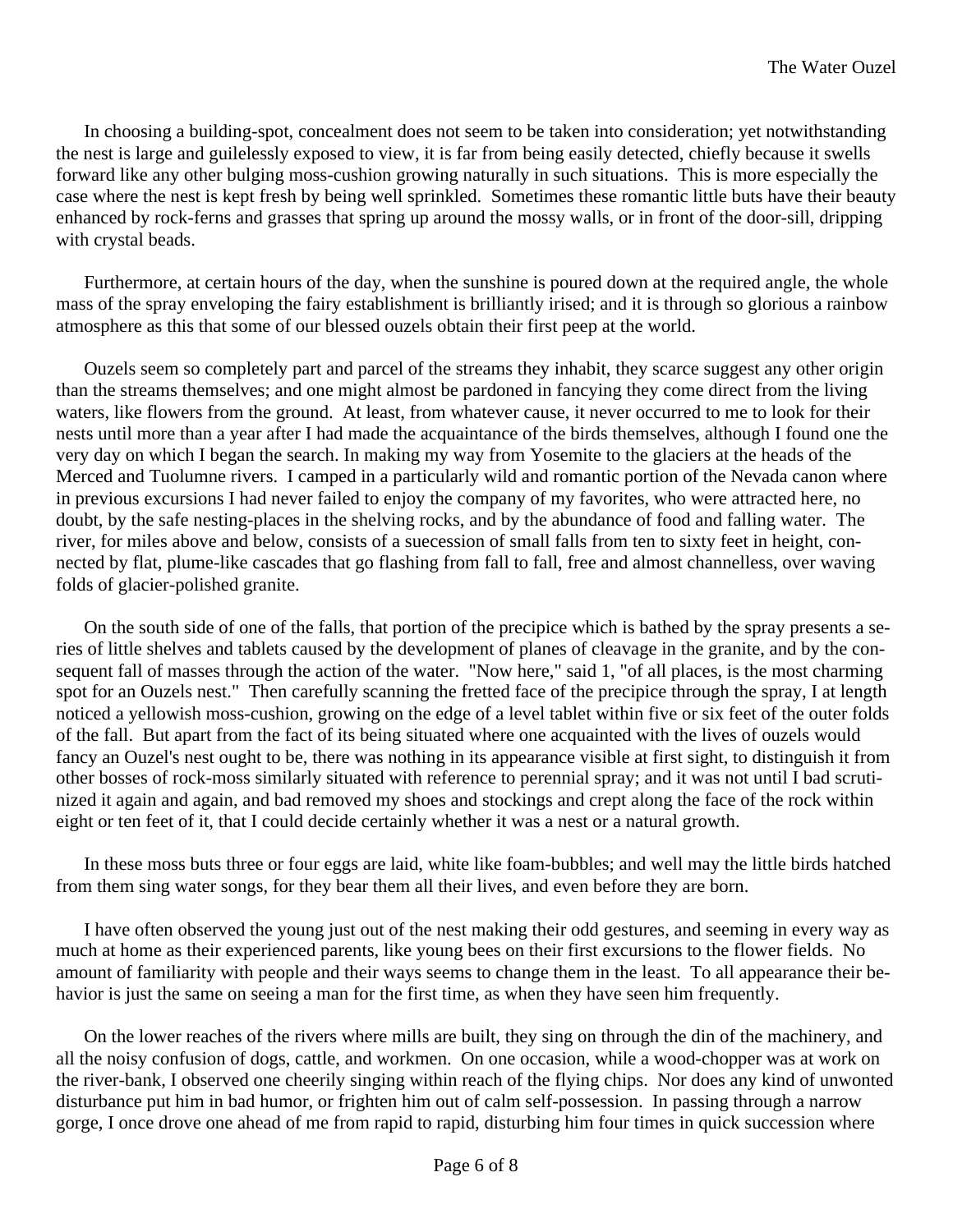he could not very well fly past me on account of the narrowness of the channel. Most birds under similar circumstances fancy themselves pursued, and become suspiciously uneasy; but, instead of growing nervous about it, he made his usual dippings, and sang one of his most tranquil strains. When observed within a few yards their eyes are seen to express remarkable gentleness and intelligence; but they seldom allow so near a view unless one wears clothing of about the same color as the rocks and trees, and knows how to sit still. On one occasion, while rambling along the shore of a mountain lake, where the birds, at least those born that season, had never seen a man, I sat down to rest on a large stone close to the water's edge, upon which it seemed the ouzels and sandpipers were in the habit of alighting when they came to feed on that part of the shore, and some of the other birds also, when they came down to wash or drink. In a few minutes, along came a whirring Ouzel and alighted on the stone beside me, within reach of my hand. Then suddenly observing me, he stooped nervously as if about to fly on the instant, but as I remained as motionless as the stone, he gained confidence, and looked me steadily in the face for about a minute, then flew quietly to the outlet and began to sing. Next came a sandpiper and gazed at me with much the same guileless expression of eye as the Ouzel. Lastly, down with a swoop came a Steller's jay out of a fir-tree, probably with the intention of moistening his noisy throat. But instead of sitting confidingly as my other visitors had done, he rushed off at once, nearly tumbling heels over head into the lake in his suspicious confusion, and with loud screams roused the neighborhood.

Love for song-birds, with their sweet human voices, appears to be more common and unfailing than love for flowers. Every one loves flowers to some extent, at least in life's fresh morning, attracted by them as instinctively as humming-birds and bees. Even the young Digger Indians have sufficient love for the brightest of those found growing on the mountains to gather them and braid them as decorations for the hair. And I was glad to discover, through the few Indians that could be induced to talk on the subject, that they have names for the wild rose and the lily, and other conspicuous flowers, whether available as food or otherwise. Most men, however, whether savage or civilized, become apathetic toward all plants that have no other apparent use than the use of beauty. But fortunately one's first instinctive love of song-birds is never wholly obliterated, no matter what the influences upon our lives may be. I have often been delighted to see a pure, spiritual glow come into the countenances of hard business-men and old miners, when a song-bird chanced to alight near them. Nevertheless, the little mouthful of meat that swells out the breasts of some song-birds is too often the cause of their death. Larks and robins in particular are brought to market in hundreds. But fortunately the Ouzel has no enemy so eager to eat his little body as to follow him into the mountain solitudes. I never knew him to be chased even by hawks.

An acquaintance of mine, a sort of foot-hill mountaineer, had a pet eat, a great, dozy, overgrown creature, about as broad-shouldered as a lynx. During the winter, while the snow lay deep, the mountaineer sat in his lonely cabin among the pines smoking his pipe and wearing the dull time away. Tom was his sole companion, sharing his bed, and sitting beside him on a stool with much the same drowsy expression of eye as his master. The good-natured bachelor was content with his hard fare of soda-bread and bacon, but Tom, the only creature in the world acknowledging dependence on him, must needs be provided with fresh meat. Accordingly he bestirred himself to contrive squirrel-traps, and waded the snowy woods with his gun, making sad havoc among the few winter birds, sparing neither robin, sparrow, nor tiny nut-hatch, and the pleasure of seeing Tom eat and grow fat was his great reward.

One cold afternoon, while hunting along the riverbank, he noticed a plain-feathered little bird skipping about in the shallows, and immediately raised his gun. But just then the confiding songster began to sing, and after listening to his summery melody the charmed hunter turned away, saying, "Bless your little heart, I can't shoot you, not even for Tom."